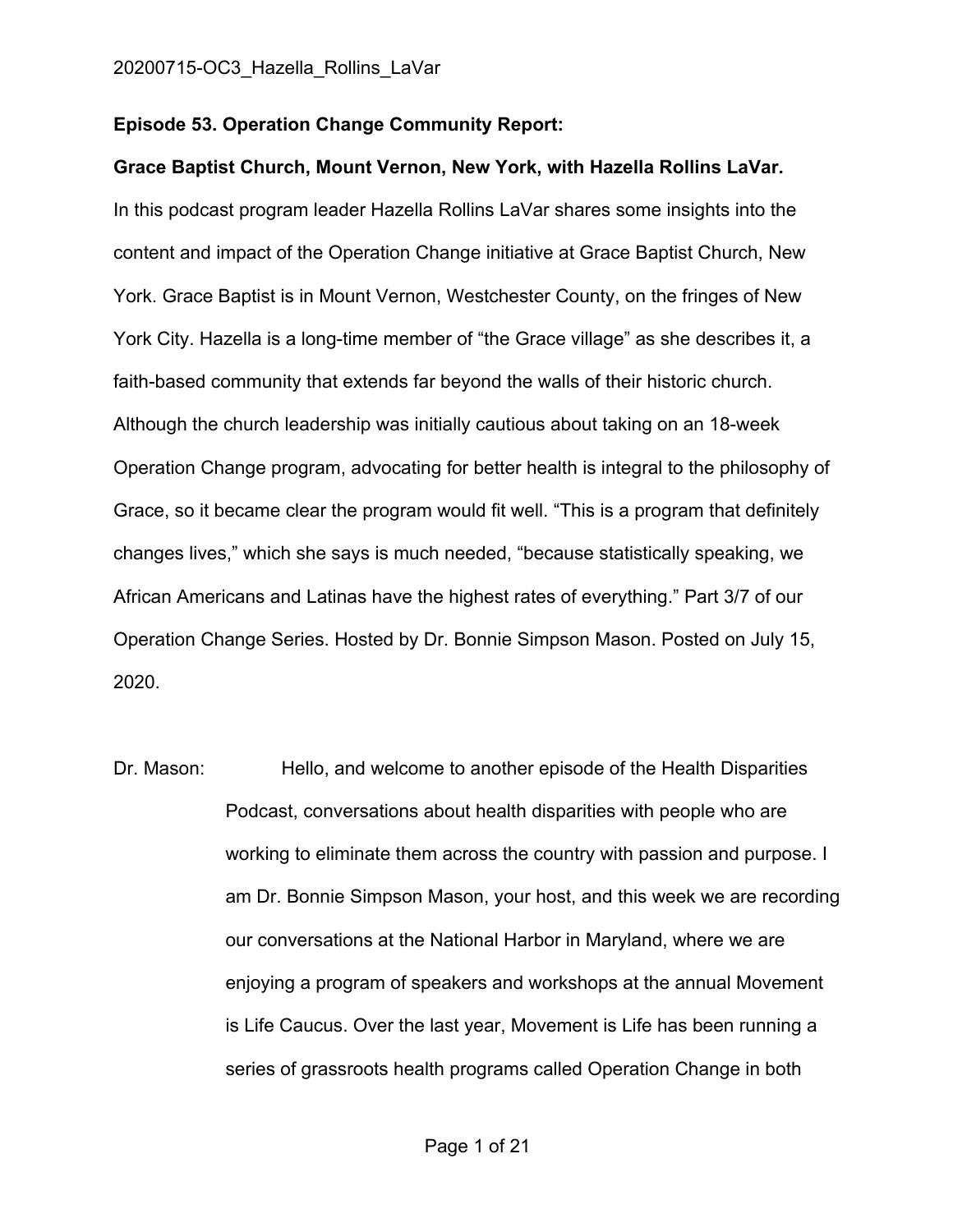rural and urban settings. We are delighted to have leaders from these programs here with us at the caucus. Today, we are so pleased to have Ms. Hazella Rollins LaVar from Mount Vernon, New York, who's the program director for the Operation Change program there. Thank you for joining us and we can't wait to hear more about your program.

Hazella: It's my pleasure to be here. I thank you very much for having me.

- Dr. Mason: Absolutely. Well, tell us where is your Operation Change program? Where is it centered in New York?
- Hazella: Our location is in Mount Vernon, New York, which is a city in Westchester County, and I have been at Grace Baptist Church myself for about 13 years now. So our site is located at the church.
- Dr. Mason: So this is a faith-based centered program.
- Hazella: It is. Yes, it is.
- Dr. Mason: Wow. Now how was that? And for how many years has it been running?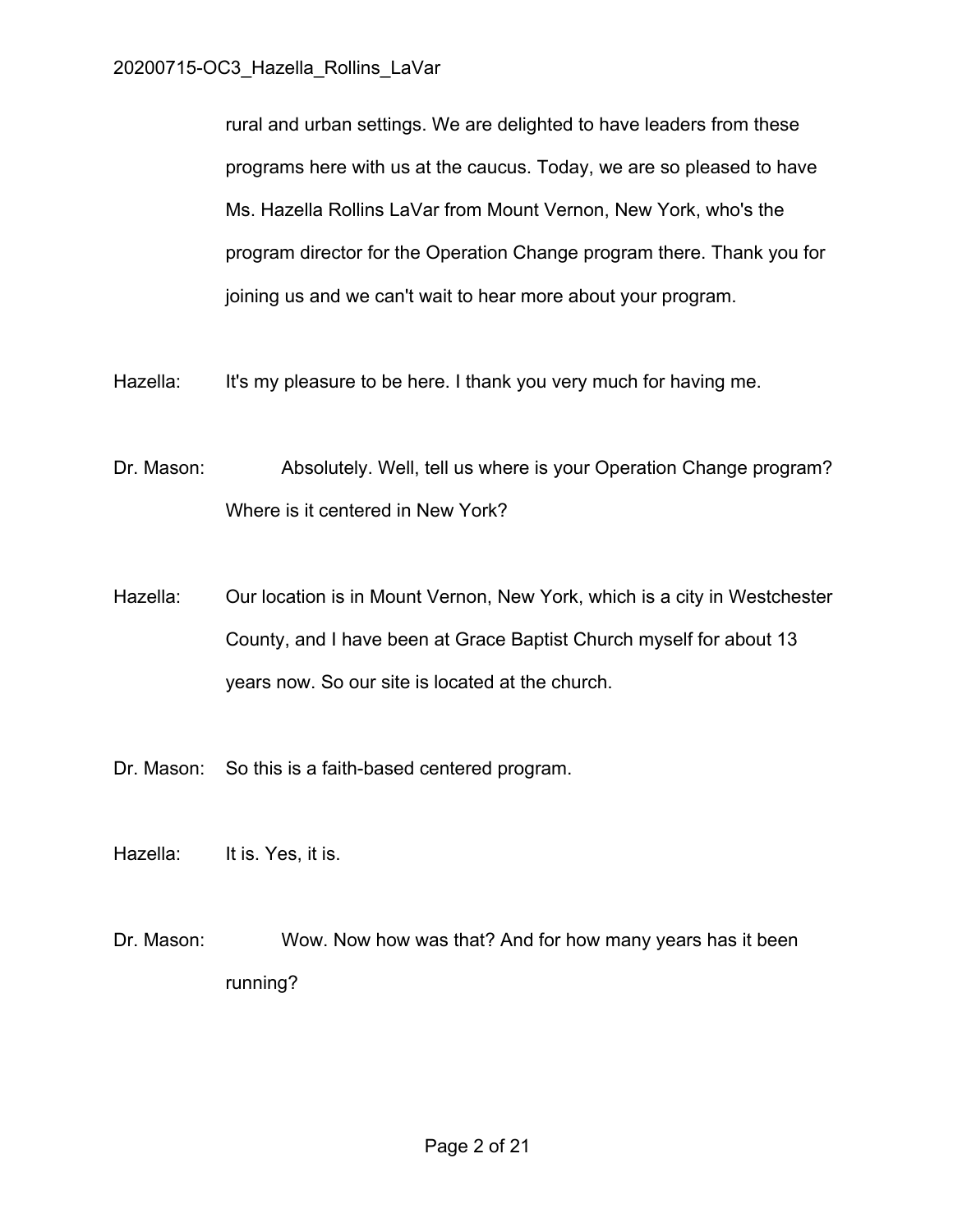Hazella: We just finished our first 18-week program on November 2nd. And we are prepared to start another one somewhere in 2020, I think somewhere in March, we're trying to target the date.

- Dr. Mason: Congratulations.
- Hazella: And then there will probably be another after that because when we had our town hall meeting to just familiarize the community with what Movement is Life is all about and specifically Operation Change, then we had 150 women to sign up and we can only take 50 at one time.
- Dr. Mason: How about that. So, that's your capacity. So, you're running groups of 50 women through the Operation Change program for 18 weeks at a time.
- Hazella: That's correct.
- Dr. Mason: That is a huge undertaking.
- Hazella: It is and it's also quite inspirational for all involved. It's an exciting program. It's a program that definitely changes lives. And I'm just very fortunate to be able to be a part of it and actually be in a position where I can tailor what we're doing for the faith-based community. Our participants are not only Grace members, but we are open to the entire village of Grace as we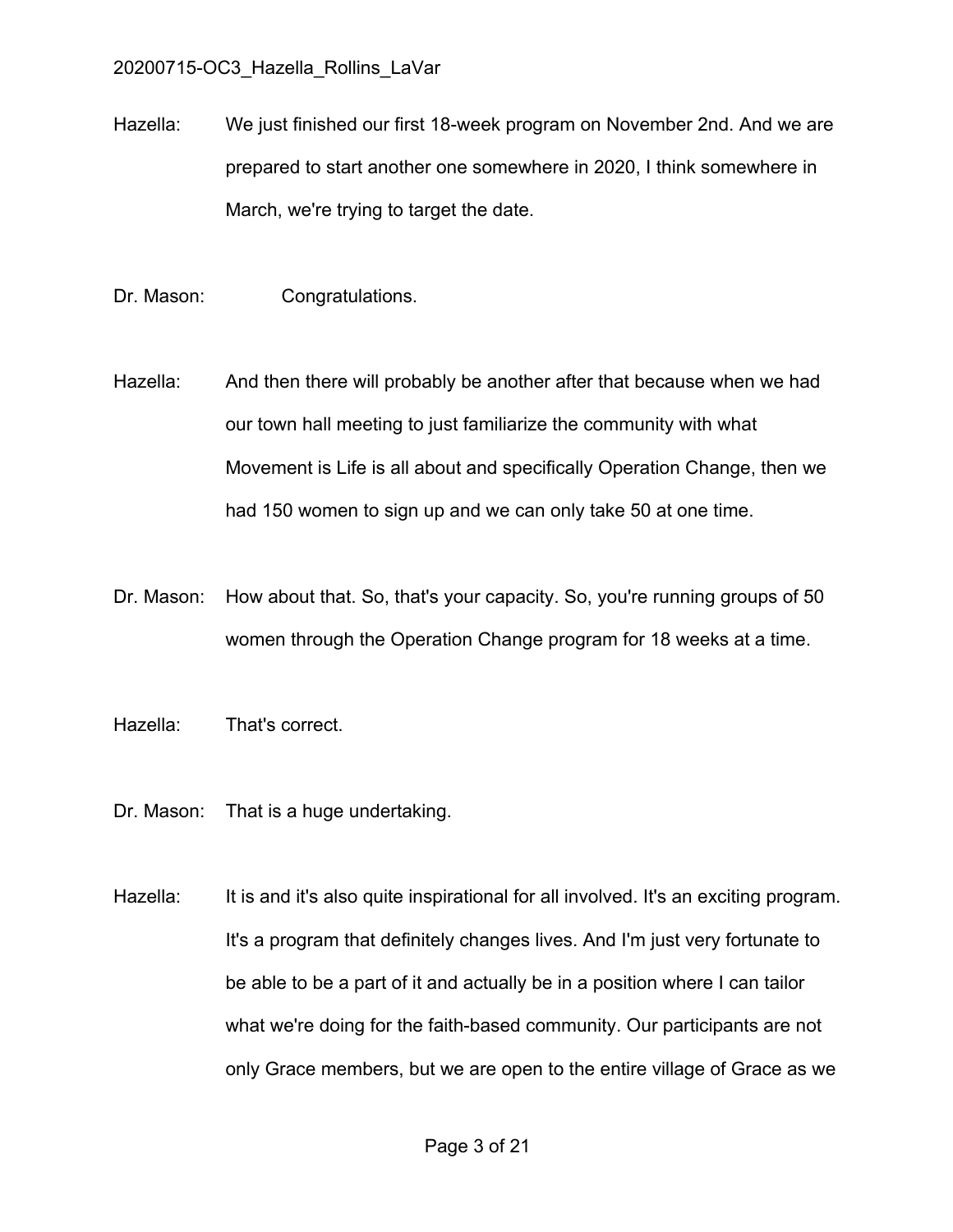call it, which is all of Mount Vernon. We have some participants from the Bronx, some as far as Harlem, some as far as Connecticut, but all over Westchester County. And as our previous program that we just finished has been going on, we have gotten so much more interest. So our waiting list is growing and growing and growing.

Dr. Mason: Well, you all will need more rotations, more program spots.

- Hazella: Yes, ma'am.
- Dr. Mason: Well, that's wonderful. So, for those listeners who might be interested in developing their own faith-based Operation Change program, you mentioned that you're able to tailor it to the faith-based community.
- Hazella: Right. Well, let me start by saying that you know, statistically speaking, we as African Americans and Latinas have the highest rate of everything. Every disparity that exists is there with our community. So, I, myself am a statistic. I am a stroke survivor and I went through a very bad time trying to get myself back together. I was an opera singer, so I was very active prior to my illness. But then as I was recuperating, I was told by the medical community that I reached my best medical outcome at a certain point, that point I was still paralyzed. They told me they would give me a wheelchair or walker. I had a feeding tube because I couldn't swallow for well over a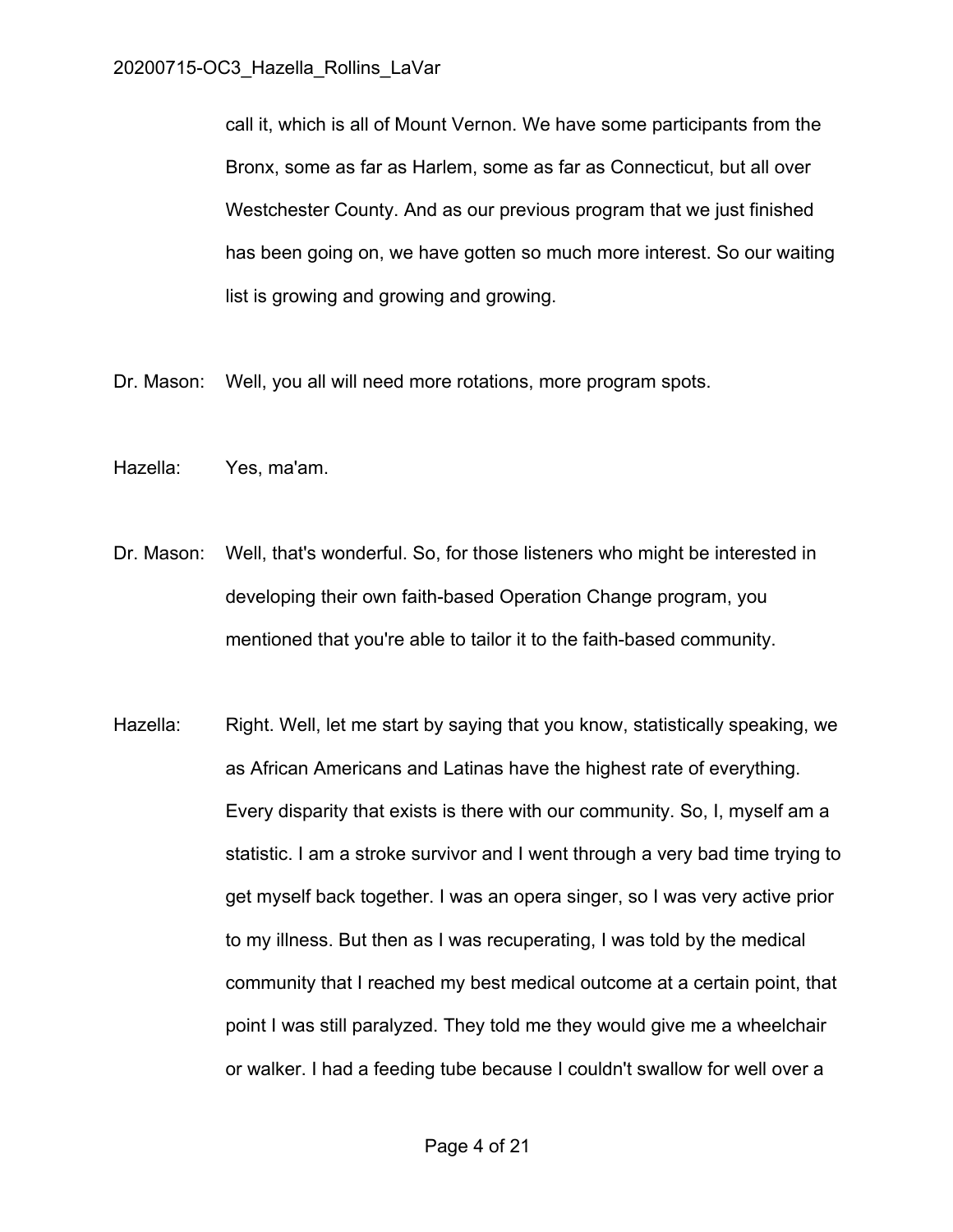year and they told me I could keep the feeding tube in for the rest of my life. I couldn't speak. I couldn't hold my 10-day old baby. She was 10 days old at the time I had the stroke. I was not able to function. So, my quality of life had gone way down. Therefore, I really do understand, personally, the disparities that exist and how far the medical community will allow you to go before, well, depending upon what your status is because I was not in the wealthy 1% that could get whatever. So with that being said, I have a personal passion that's directed toward this program because I see my sisters suffering from a lot of the same kinds of things. And it doesn't seem to matter really what class or level that you're in. If you are African American, there's an immediate bias, be it conscious or unconscious that occurs. And with that, then we need to learn to help to support each other.

Dr. Mason: Yes, yes. Well, and if our listening audience could see Ms. Rollins LaVar sitting in front of me, you would have no idea that you had a stroke because she is glowing, effervescent, and fully mobile in every aspect.

Hazella: God is good.

Dr. Mason: Yes he is. And as I've even seen you over the course of the conference, I would never have known. So, I just think that speaks to the power aid of faith, but also rehabilitation. And it sounds like you made a decision that, that was not going to be your limitation.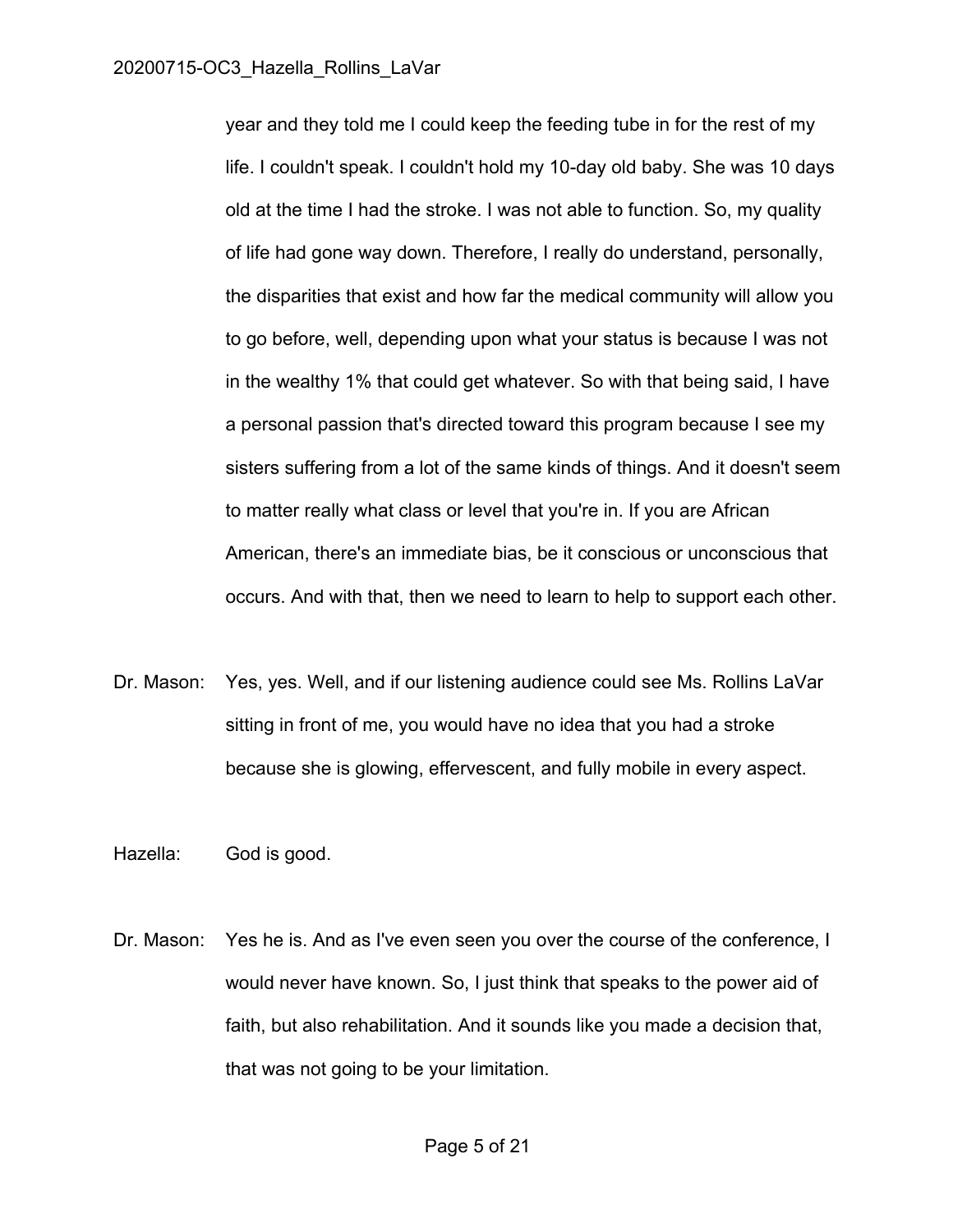Hazella: Choices, choices, decisions. Those are very strong things to consider. I tell our participants all the time that we have to make better choices. It starts with making a decision and then working very hard to make a change that will support that decision in a positive kind of way. I've always been a positive person, but of course, when you go through a major illness like that, you become very depressed. There are all kinds of things that are happening within you and so I see this in the people that we're working with, but I am an advocate for the least and the lost. As our Pastor Rev. Dr. W. Franklin Richardson always tells us the church is a hospital. We come there to be healed. So, we are looking at listening and trying to hear what it is that is going to allow you to be able to individually make the change that you need to make. We don't want to preach at people. We want to listen to their problems and help guide them in the direction where they can be the ones to initiate change within themselves. People do not have the same problems across the board.

Dr. Mason: No they don't.

Hazella: There are all kinds of different things that they're dealing with, challenges that cause them not to be at their best. And sedentary lifestyle happens because of depression and because of a sedentary lifestyle, the vicious cycle begins.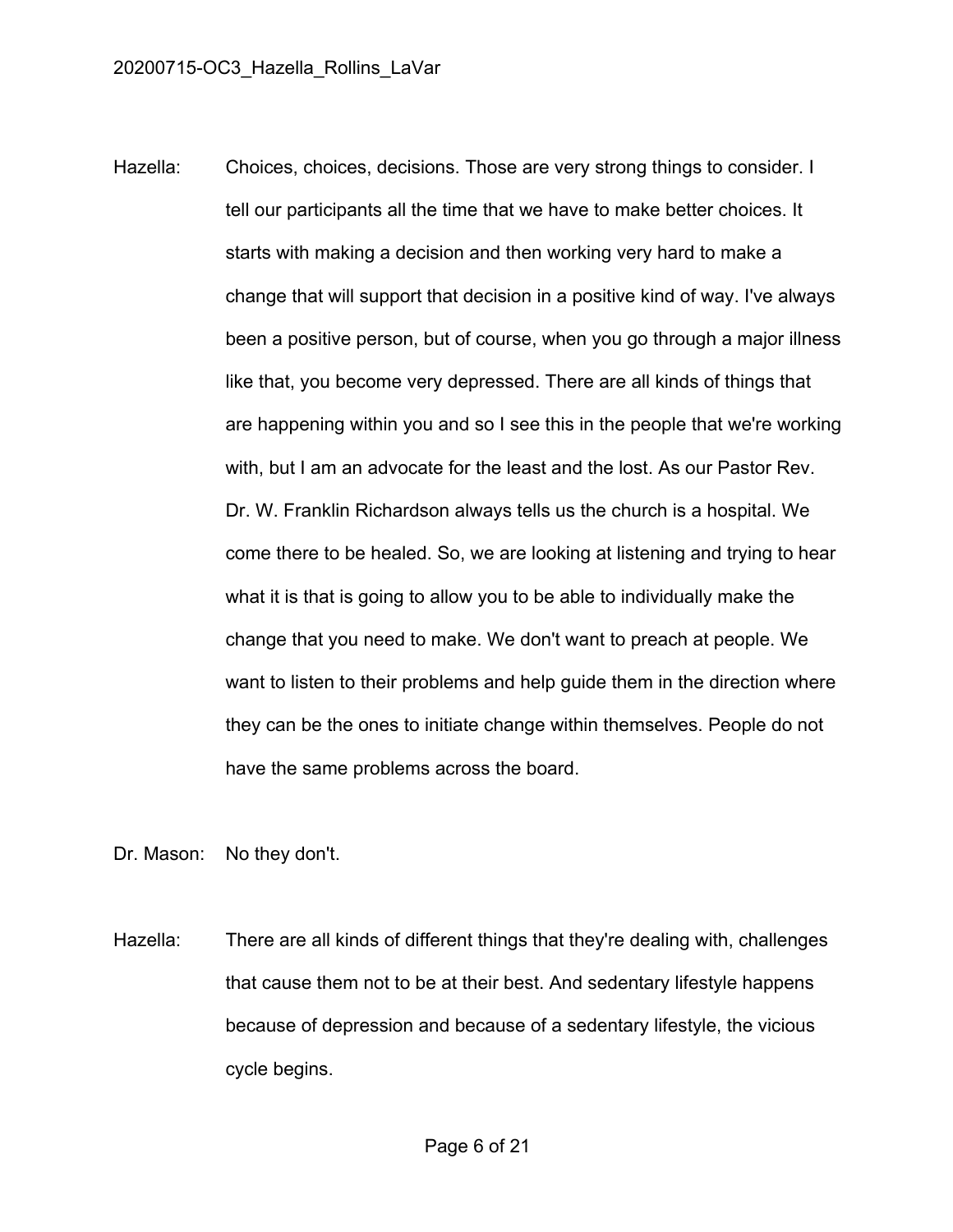Dr. Mason: Exactly.

Hazella: You sit, you watch TV, you eat more, you get larger, you aren't exercising. You weren't doing the kinds of things you need to do to be the best possible you.

Dr. Mason: Yes in all arenas. So, you brought up a very important subject about how when you were ill, you were experiencing some depression.

Hazella: Extreme depression.

- Dr. Mason: Okay. And certainly, in the African American community, we don't talk about that very much, but in terms of your Operation Change group, how are you discussing and actually bringing together mental health and spirituality because you know, those are sensitive subjects with black folks.
- Hazella: Very sensitive. There is that stigma, as most of us are aware, but we don't want to talk about it. Going to a psychologist or psychiatrist or admitting that you have any kind of weakness with your mental health is taboo in our community. It has been. Now again, I have to give credit to Reverend Richardson because he is very open from the pulpit about the fact that the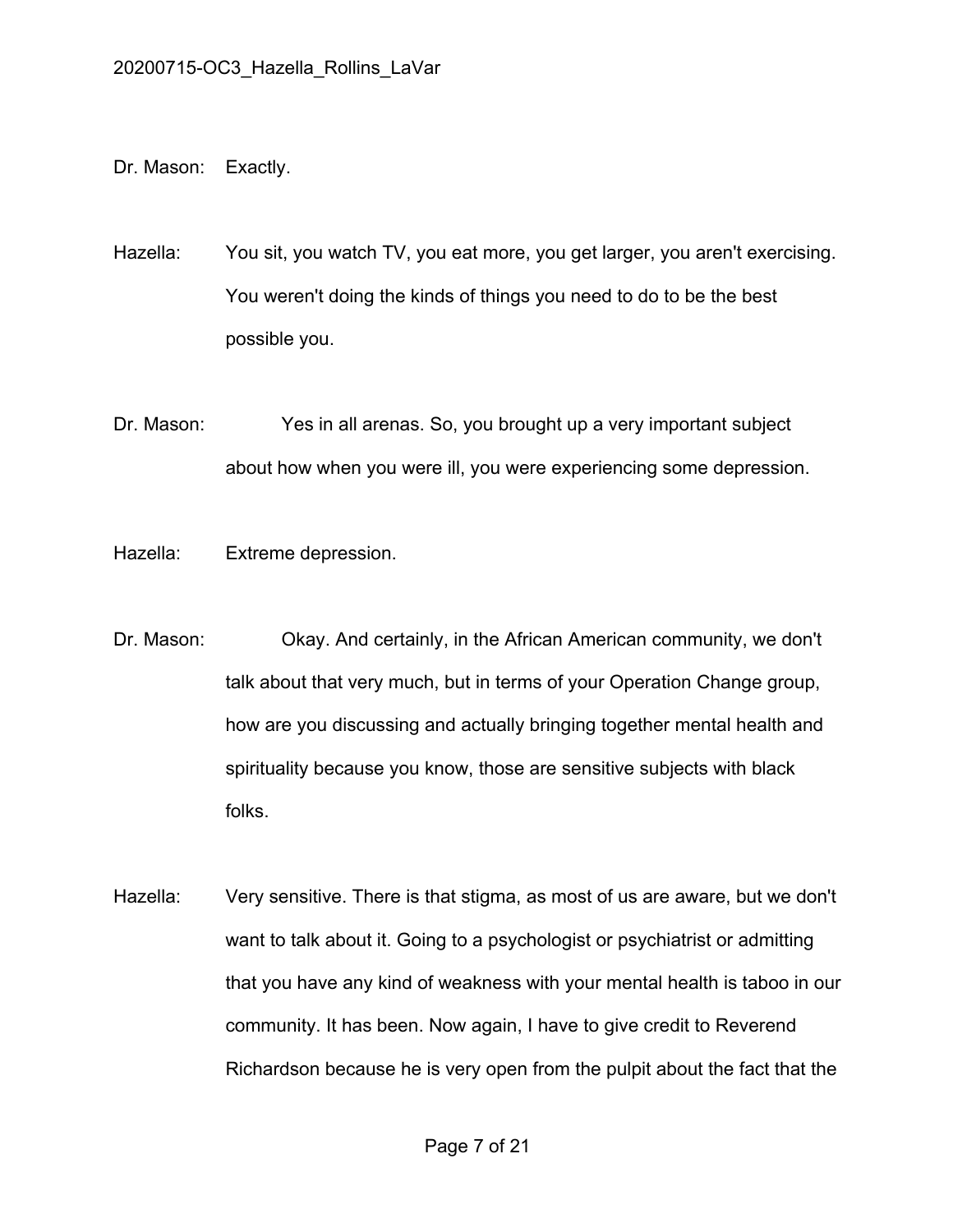brain is an organ, just as our hearts and our kidneys. If you are having heart trouble, you take medication for your heart, or you get a procedure done that's going to assist you to be able to operate better. Also within your body, there's the brain, that's an organ and if there is an issue with that, it could be a traumatic brain injury, or it could just be life. It could be your situation in life. Then, you need to be able to have the strength and capacity and empowerment to understand that you can get help, that you should get help. And that does not mean that anything's wrong with you. It simply means that just like you would go to the doctor for a checkup for anything else, you would go to someone who's a specialist to help you with your brain health, your mental health.

We bring in speakers that are across the board. There are all kinds of different areas that we bring them in on. But in our specific site, I could see that there was a definite need for mental health to be discussed. Over the 18 weeks, I think we spent about six of those weeks focusing on mental health.

Dr. Mason: Good for you. Awesome. So, I like the fact that you were able to tailor the program and the content, which speaks to your leadership in identifying the needs of what your participants needed with your African American female participants and taking a third of the time to concentrate on mental health. I mean, you're really work to shift mindsets here from an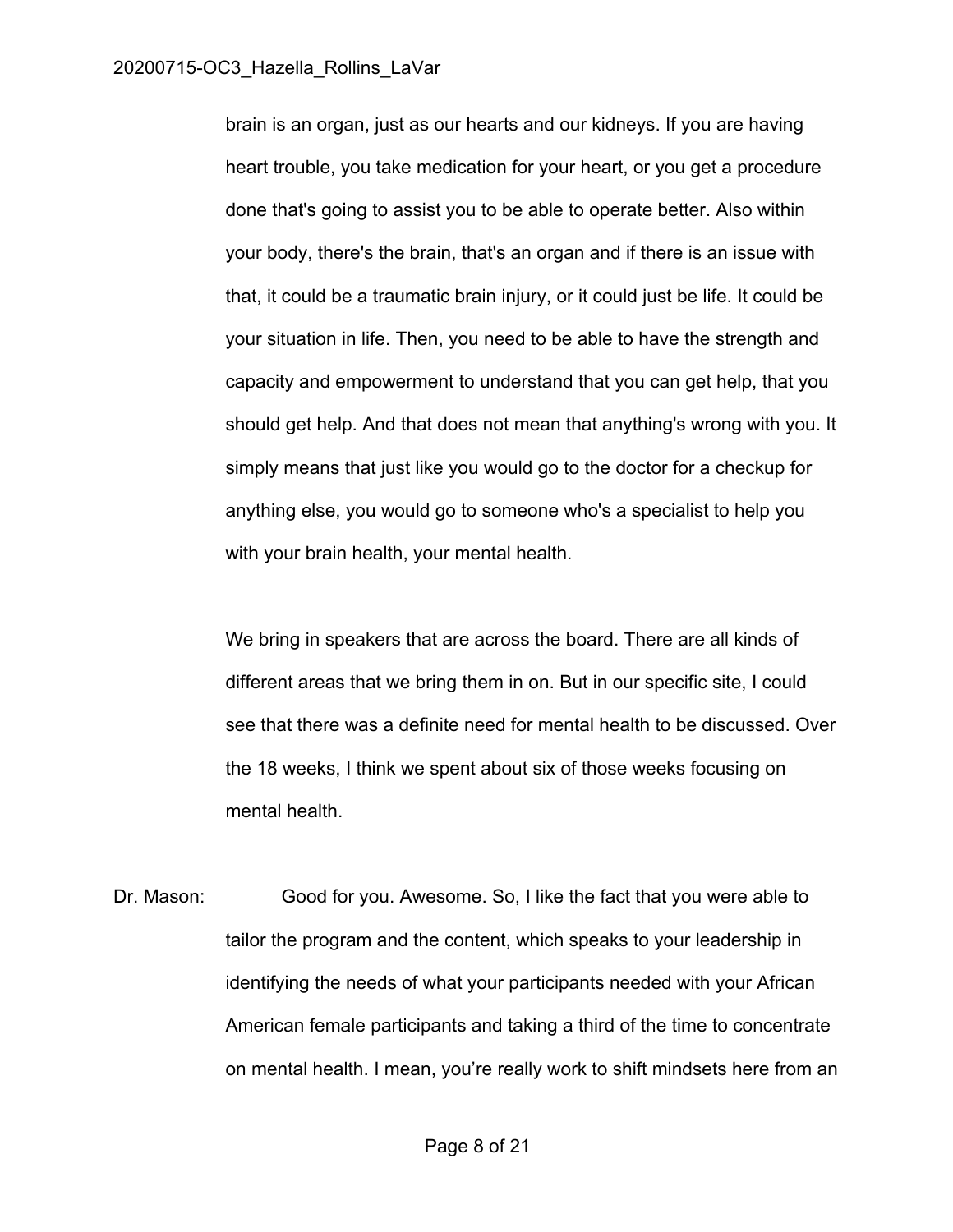educational perspective. And the fact that you know, if all of your participants are not necessarily congregants, that you're still able to bring Reverend Richardson's message to those congregants. I think that's a very important tool for anyone who's thinking about implementing an Operation Change program or who's leading one now.

Hazella: Right. There is a saying that Pastor Richardson says that we don't just come to church on Sundays to worship, but we have to learn how to be equipped with the tools to make it through the hell that we go through every day. Daily situations can cause so much breakdown. Even if you've gone to church on Sunday, you were in Bible study on Wednesday, you're doing all the things that you think are going to have you spiritually equipped. Then still, when you walk out of the church, you're walking into life and life can really be something if you're not prepared with the tools mentally and spiritually, to be able to get through it.

> Now that spiritual component is very important for us, not just because we are faith-based, but I tell everyone that I know that you have to have an anchor somewhere in your life. An anchor that is going to keep you focused and keep you striving toward whatever your goal is. Now, none of us are perfect. I certainly still deal with a lot of days where I'm not my best self, but I always tell my ladies in Operation Change that we try and we fail. We try harder, we fail better. And every time that we continue to try,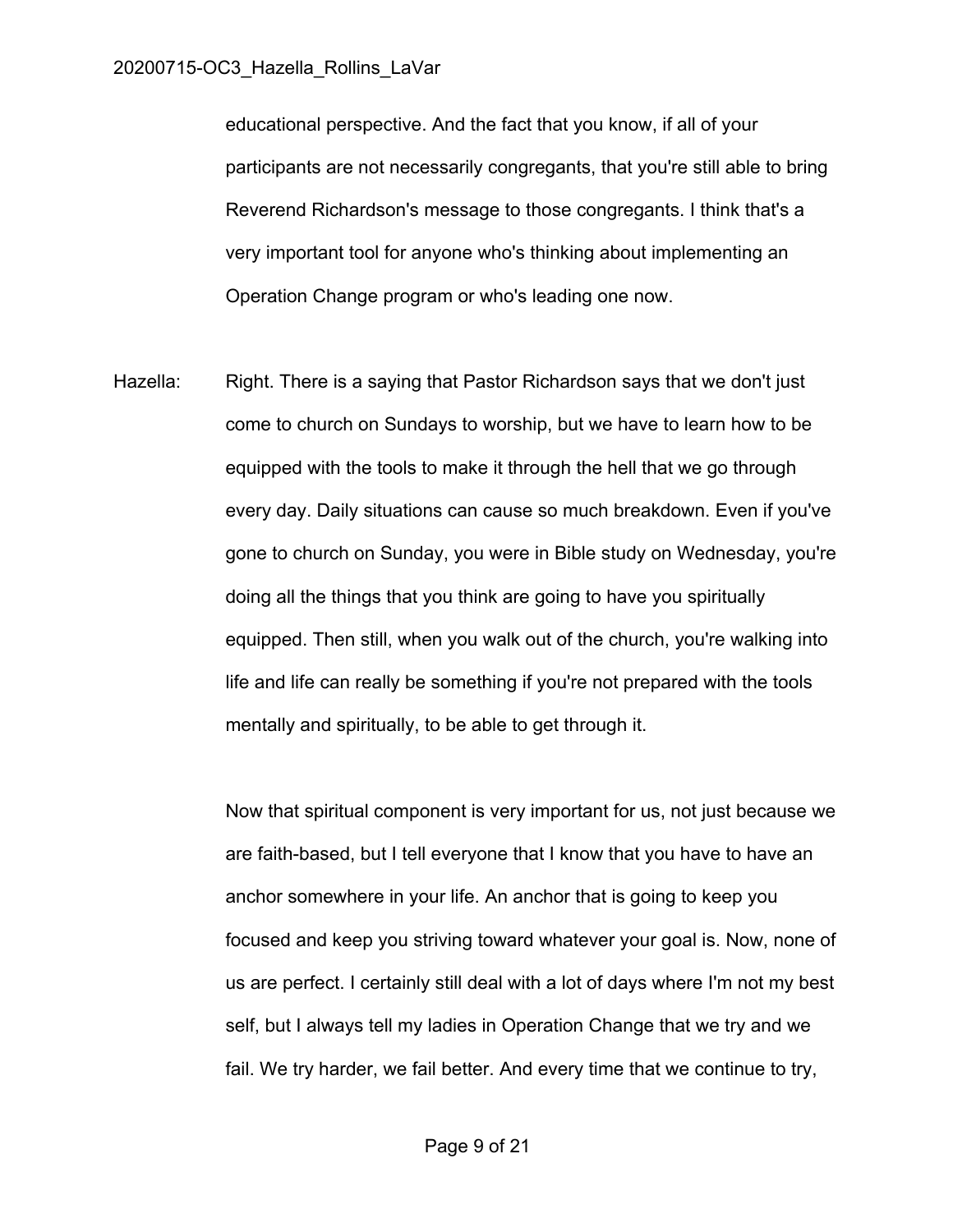what we're doing, we're getting better and better. It does not happen overnight. It's not a fix-all at one time.

- Dr. Mason: No, it's a process and we're all growing right. One step at a time. So I love that. It sounds like you've taken personal ownership and even empowering your participants, not just from a leadership perspective, but it sounds like you're getting right in there and getting them fired up.
- Hazella: I want to help them achieve what they want.
- Dr. Mason: That's the point, right?
- Hazella: And we have our program broken up into three parts. We have a presentation first by a specialist, and then we go into a movement segment and we always have different types of movement that are being brought in by movement specialists. We've gone through yoga, chair yoga for those that cannot stand because we do have those that are only able to sit. So, we modify, I ask all of my movement people to modify their session so that everyone can participate, whether they can stand, sit, get on the floor, whatever. But we've had a lot of yoga and meditation, kickboxing, line dancing, praise dancing, Zumba. You name it, we've done it. They particularly like afrobeat, which I was not familiar with, but I was very glad that I brought in the woman that leads the afrobeat. I was very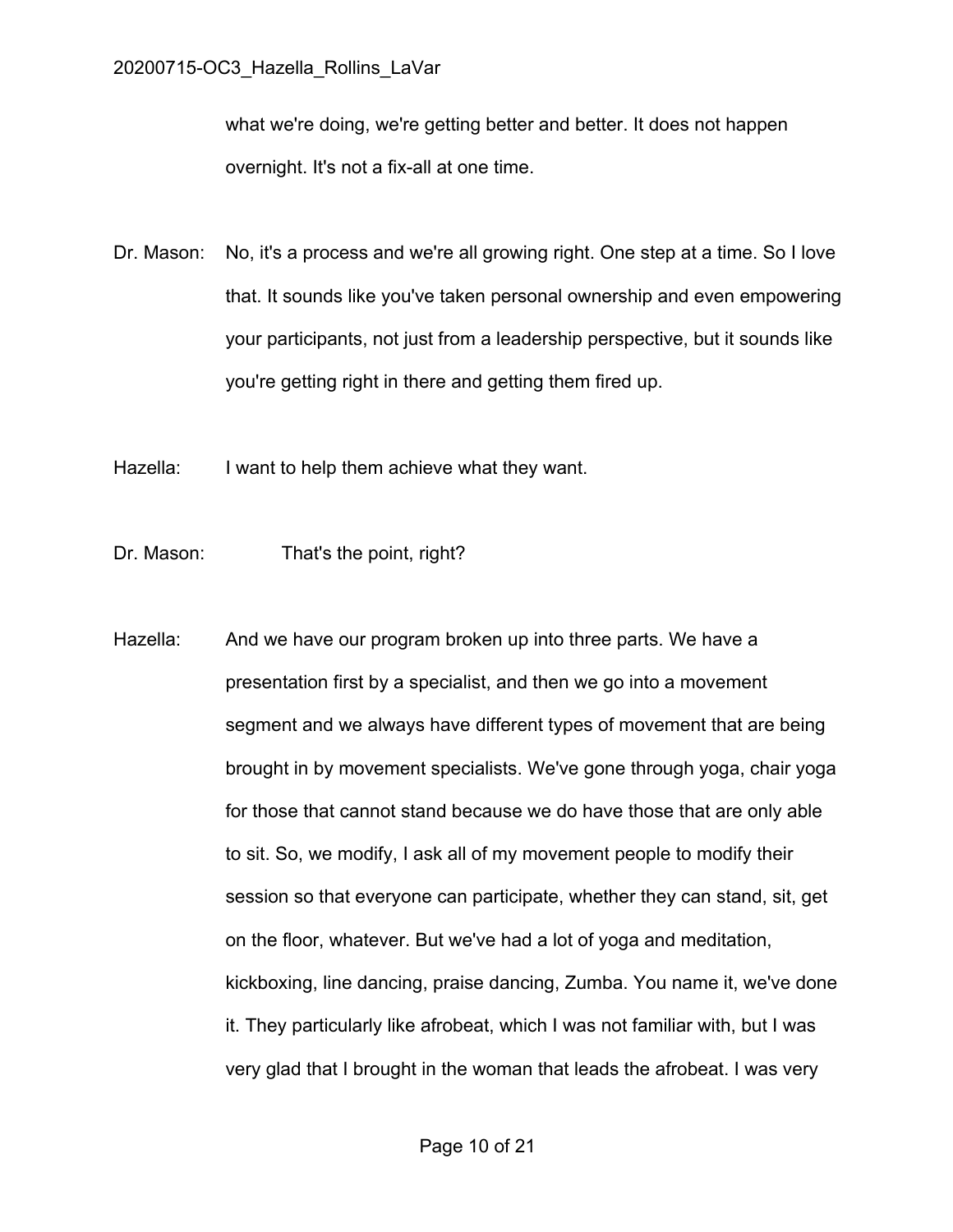glad that I brought in the woman that leads the afrobeat because that became quite a sensation. It gets them moving. It's got rhythm, it's got so much going on and it touches not only their physical selves but their souls.

- Dr. Mason: Absolutely.
- Hazella: Deep down.
- Dr. Mason: Yeah. Well, it brings that cultural thread in, and in the African American community we don't always get that.
- Hazella: That's right.
- Dr. Mason: That sounds like a huge component. And then, you follow it up with the motivational interviewing after the presentations, movement, motivational interviewing.
- Hazella: The motivational interviewers are fabulous and I of course picked them, so I'm not trying to toot my own horn. But I do credit the Movement is Life people for, first of all, creating a program that will enable us to be able to have that piece. I think it's the most important piece of the program. They are trained to not be psychologists or psychiatrists. Nobody has a degree in that area. None of them are doctors. They're just people who have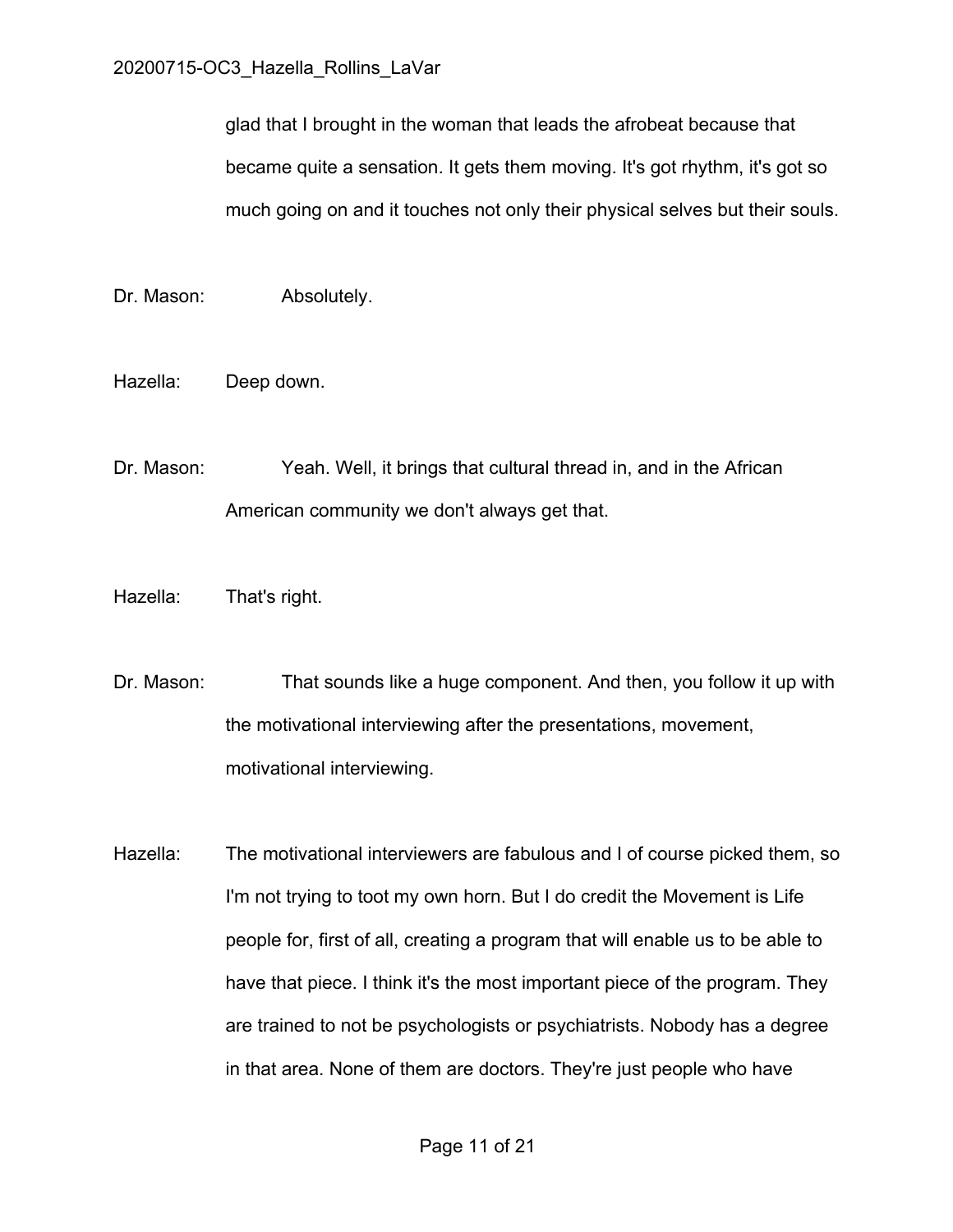compassion and have been trained very intensively to learn how to guide their groups. Like I said, we have 50 people in the entire group, and then we break out into groups of five so that there are 10 people in each group. And in so doing people are able to talk very openly. It's a safe space. We make certain that everything is very confidential. And of course, in the beginning, it takes a minute for them to get used to opening up. Some people I have seen very shy and very inhibited in Week 1. Week 2, maybe I saw a little bit more interest. They listened. And then by Week 9, we have people that didn't say anything at the beginning that are now very verbal and are willing to share what's going on in their lives. In so doing, they find a great deal of support amongst each other. And people who didn't know each other at all, were total strangers in the beginning become quite supportive. It's a sisterhood that ends up happening from that. So, they not only are getting together on Saturdays when we meet from 9:00 to 12:00, but they also are continuing to be involved in each other's lives and support each other throughout the week via social media, phone calls, walking groups.

Dr. Mason: Nice.

Hazella: They get together. And I'm always just really surprised on Saturday morning when I say, "Okay, ladies, how was your week?" And they tell me, "Oh, we walked five miles." You know, groups have done things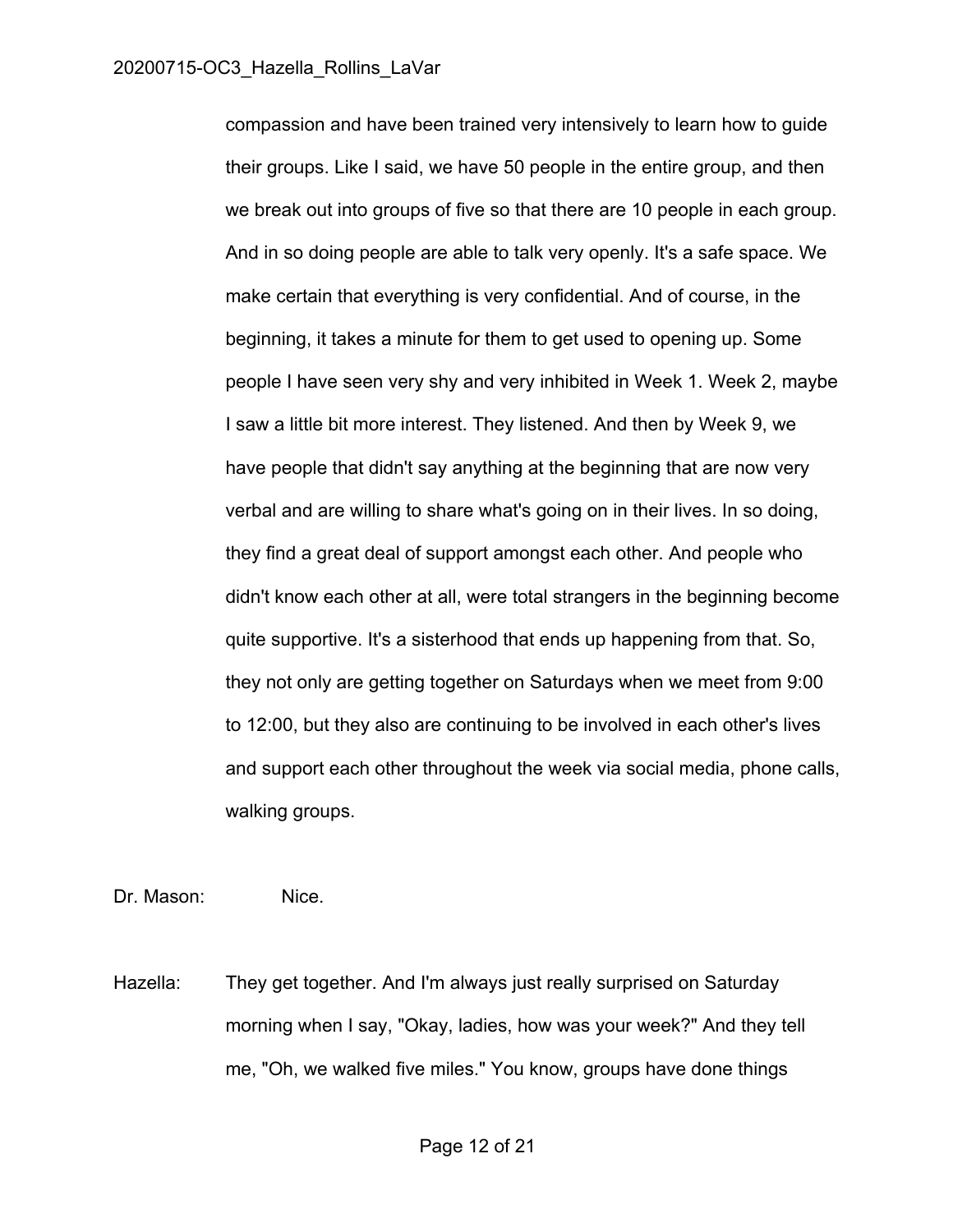together. They got together and decided they were going to do afrobeat on their own.

- Dr. Mason: Really good. So, you've built some awareness and now it sounds like you have true engagement from the participants themselves now having created a community within the Grace community and offshoots, right? Extensions beyond Grace.
- Hazella: Well, yes. It's interesting because the people outside of Grace that have been a part of the program have now become part of our family. That's why we call ourselves the Village of Grace and not just Grace Baptist Church because we're open to everyone. And some of them have found their way to a much healthier and more substantial life. The positivity that I see is incredible.
- Dr. Mason: Awesome. So, I'd like to just talk logistics as we finish up here. Well, we know Reverend Richardson and he's a powerful health advocate.
- Hazella: He is.
- Dr. Mason: Just at baseline. But as a program director, if there are other people who are in leadership, or maybe not even like designated leaders, but think this might be a good fit in their church, what type of interactions and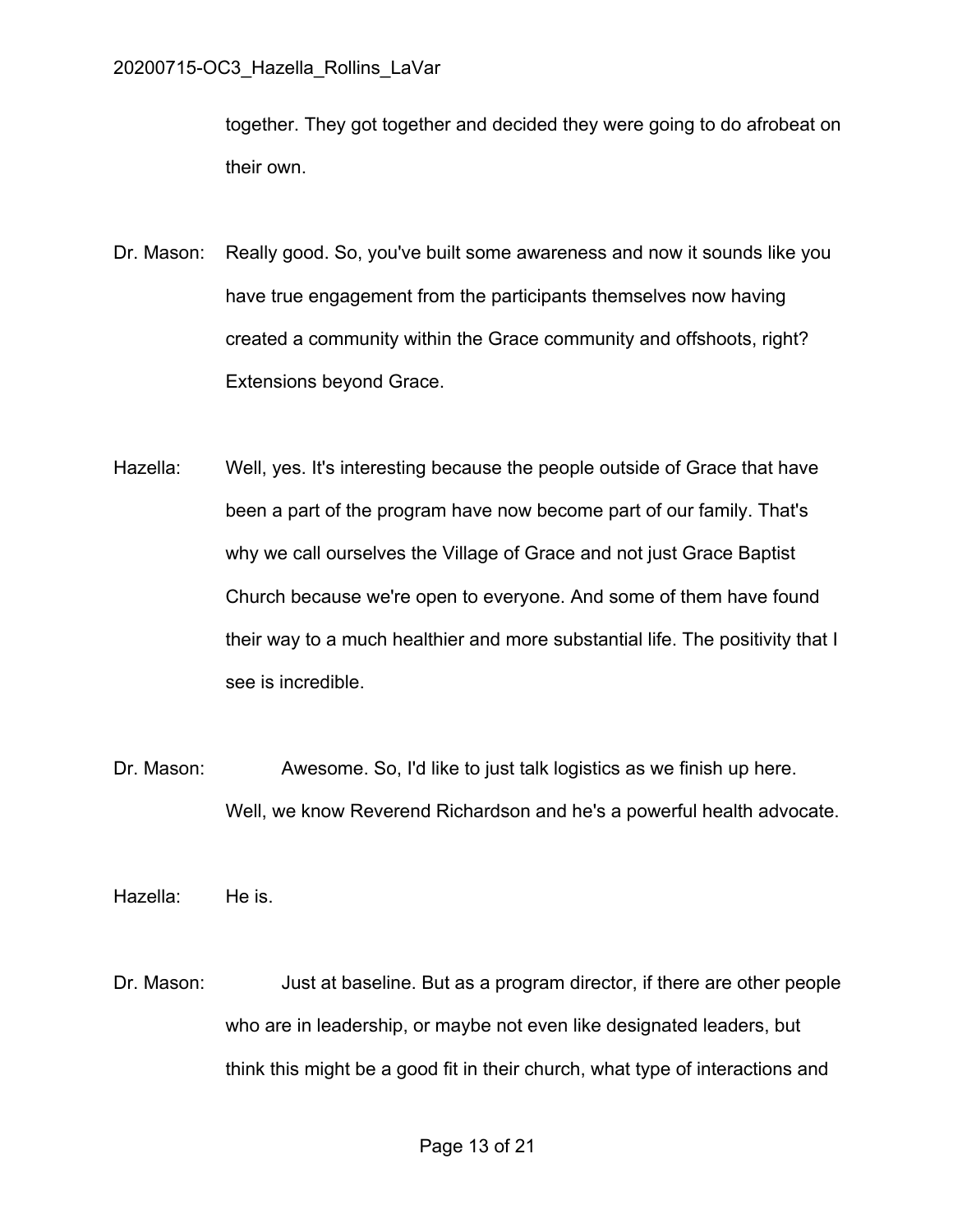what type of conversations did you have to have within your church leadership to get them to say yes, to open up to this program with a group that they didn't necessarily know to say, "You know what, let's try this." Because certainly, some people are going to question, certainly within the church.

Hazella: Yes. Even I questioned at first, because I did not know exactly how this program was designed. So now having gone through the 18 weeks, I'm in a much better position to be able to create a better program for the future. We are blessed within our church to have a lot of medical experts and judges and other people because that's an important point too.

> I said judges, this program is not just about health. It's about social justice because we as people are so torn and fractured because of our history, which is just handed down through the generations, and it has caused us to be very fractured. We are now in the throes in this program of trying to change our thinking and change the way that we relate to each other. So, we have specialists within our congregation that have been able to come in and talk to us, and because we're familiar with those people, it's not sort of a, "Oh, this is a professional that's way above me and I can't talk to them openly."

Dr. Mason: So important.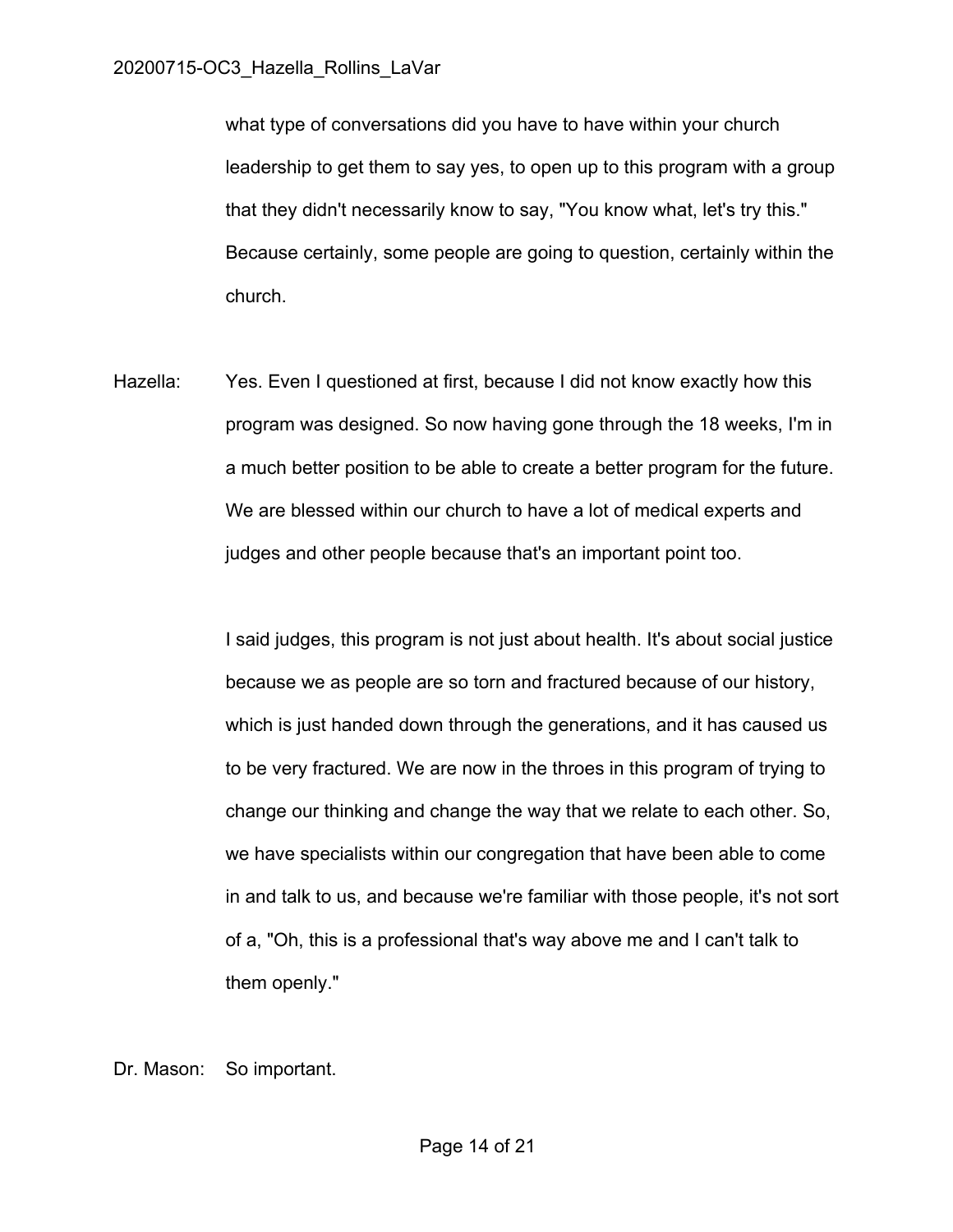Hazella: The rapport and the interaction, the dialogue has been substantial. We also are blessed with a brand-new mayor in Mount Vernon, who is the first African American female in Westchester County. She was just elected last week. Her name is Shawyn Patterson Howard, and she is not a Grace member. However, she is in the church. We see her a lot and she came to speak to us on social justice.

> There is a hospital, one hospital in Mount Vernon, which they are trying to close right now, so that Mount Vernon would not have any hospitals within miles. If anything happened to anyone, it would be miles and, very long periods before they get to an emergency center. So, this is something that we are trying to fight hard on. And I brought her in to speak to that and what kinds of things can we as a group do to help make sure that we have access to medical care.

Dr. Mason: Well, the title is Operation Change, and it's not just about changing lives, but you're building change agents. Right? You're building effective change agents.

Hazella: Our age range has been 45 to 89. Our oldest participant is 89.

Dr. Mason: Awesome.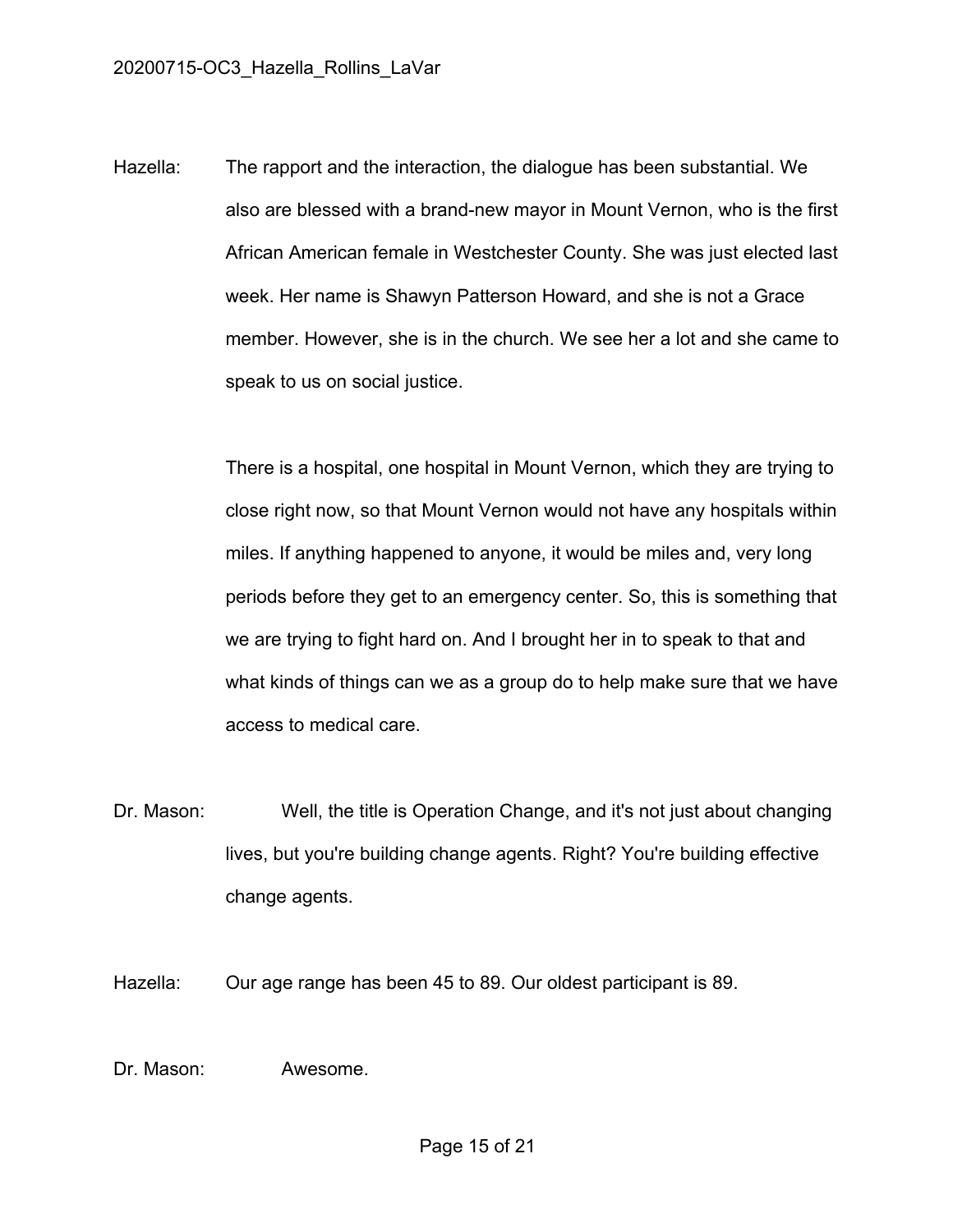- Hazella: And the 45, and above have found a lot of social connections and that's wonderful for them. But the 89-year-old told me one day, she said, "Hazella, I want you to know that you have given my life purpose." That really resonated with me because as we grow older, especially in the African American community and in a community that is what they call a dumping ground like Mount Vernon, people get thrown away. They feel like they don't have a place. She is very wise. She has brought a lot to the program. She's very vibrant, but she walked in on a cane and now she's walking around without it. She told me that one Sunday morning she got up, this was after having had a movement session that was fairly intense the day before, she got up the next morning before church, and she cooked her entire meal with no physical assistance and that she was dancing the whole time.
- Dr. Mason: Oh, wow. That's what we want to hear. We want to hear that type of transformation because people, you know, they feel empowered to make the choices.

Hazella: You have to make the choices. You have to then work hard to make the change, and change is very difficult.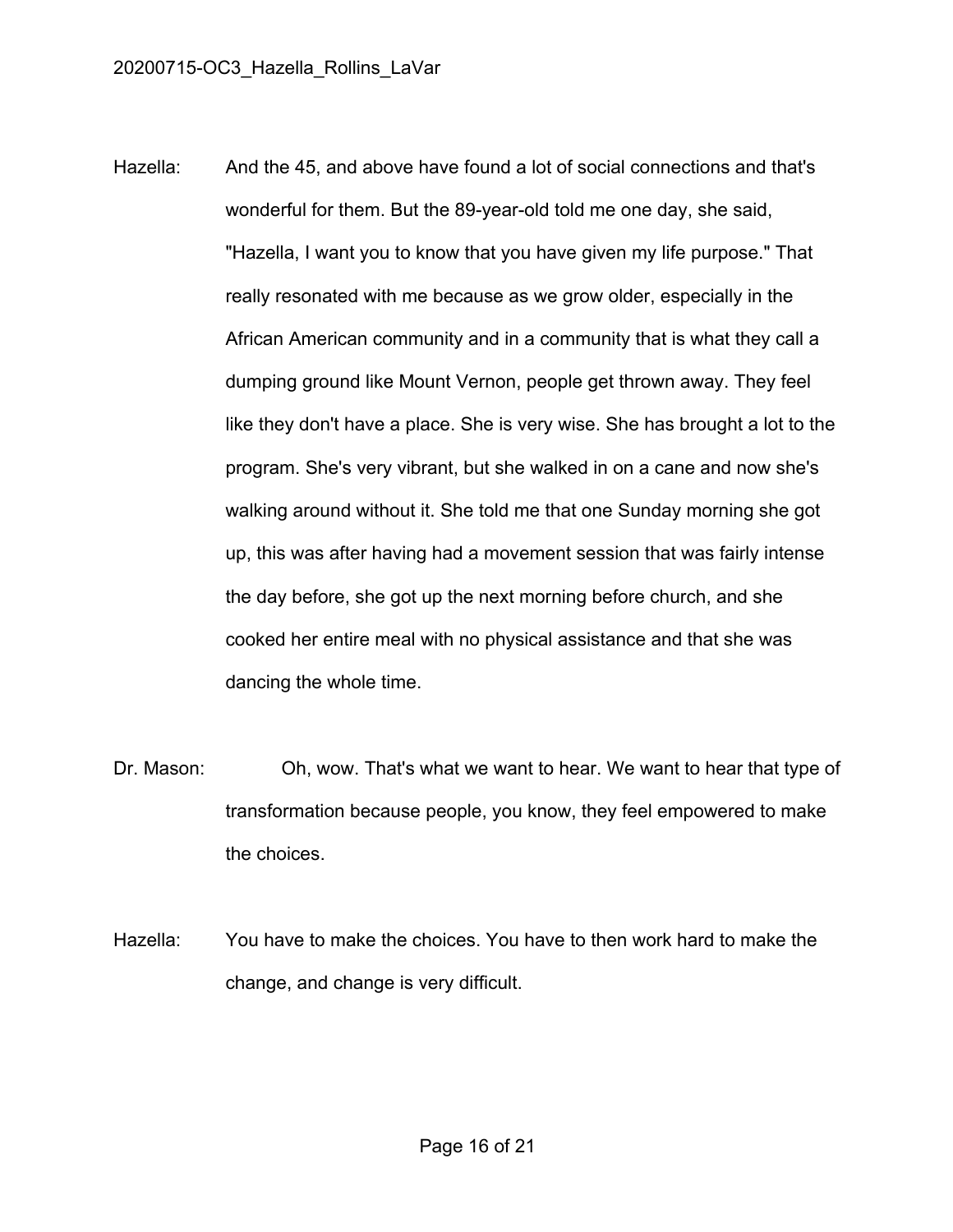- Dr. Mason: But you're doing it in community, building a supportive network so that they are even connecting, not just dependent on you or the church, it's an interconnection. And it's that shared safe space of community support with those common goals
- Hazella: That's right. And now that we finished one program, everyone has come to me and said, "Is there any way we can continue?" And I had a brainstorm. I said, "Aha, we're getting ready to go into another program. I want you that have completed the program to now come in as mentors for the new participants."
- Dr. Mason: Awesome. Well, that's a self-perpetuating program.

Hazella: Well it will keep everybody moving in the right direction.

- Dr. Mason: That's what I mean.
- Hazella: So after 18 weeks.
- Dr. Mason: You keep them engaged.
- Hazella: You don't drop it.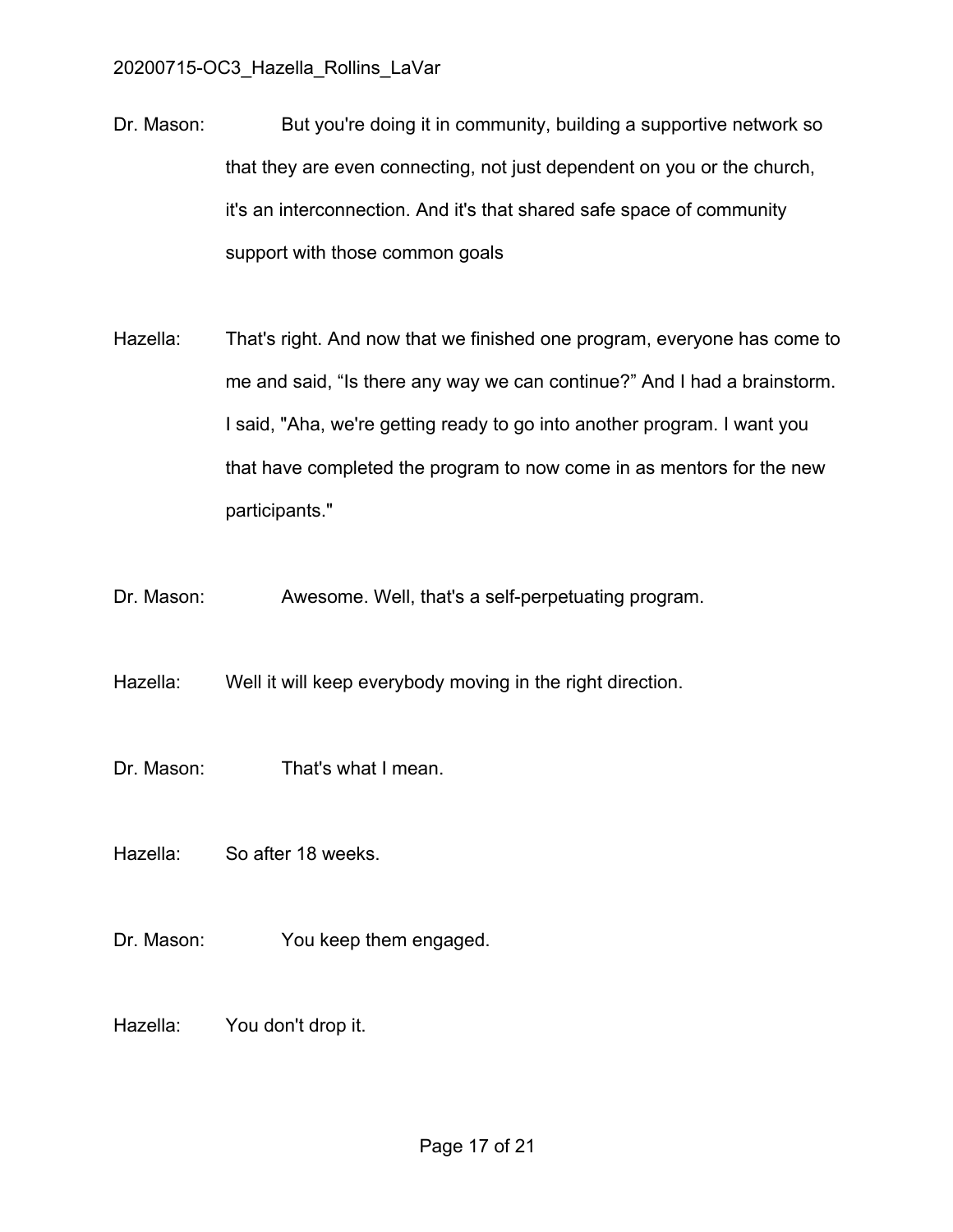Dr. Mason: That's right.

Hazella: You stay engaged. Yeah.

Dr. Mason: You've dropped some real pearls for us today on how to build a faithbased Operation Change program. And I think some of the key components that some of our listeners can take away and take back to their faith-based communities so that we can do that. Because I love the fact that we're all working together, right?

- Hazella: Can I say one more thing?
- Dr. Mason: Absolutely.

Hazella: In the faith-based community, you have to start from the top down.

Dr. Mason: Okay. That's a good point.

Hazella: Okay. If your pastor or your leadership in your church does not buy into what this program is all about and the way that it operates, it will not work. Like anything else, you have to have the leadership understand how important it is for us to make changes within ourselves and how this program allows that to happen. In order to create better people, we want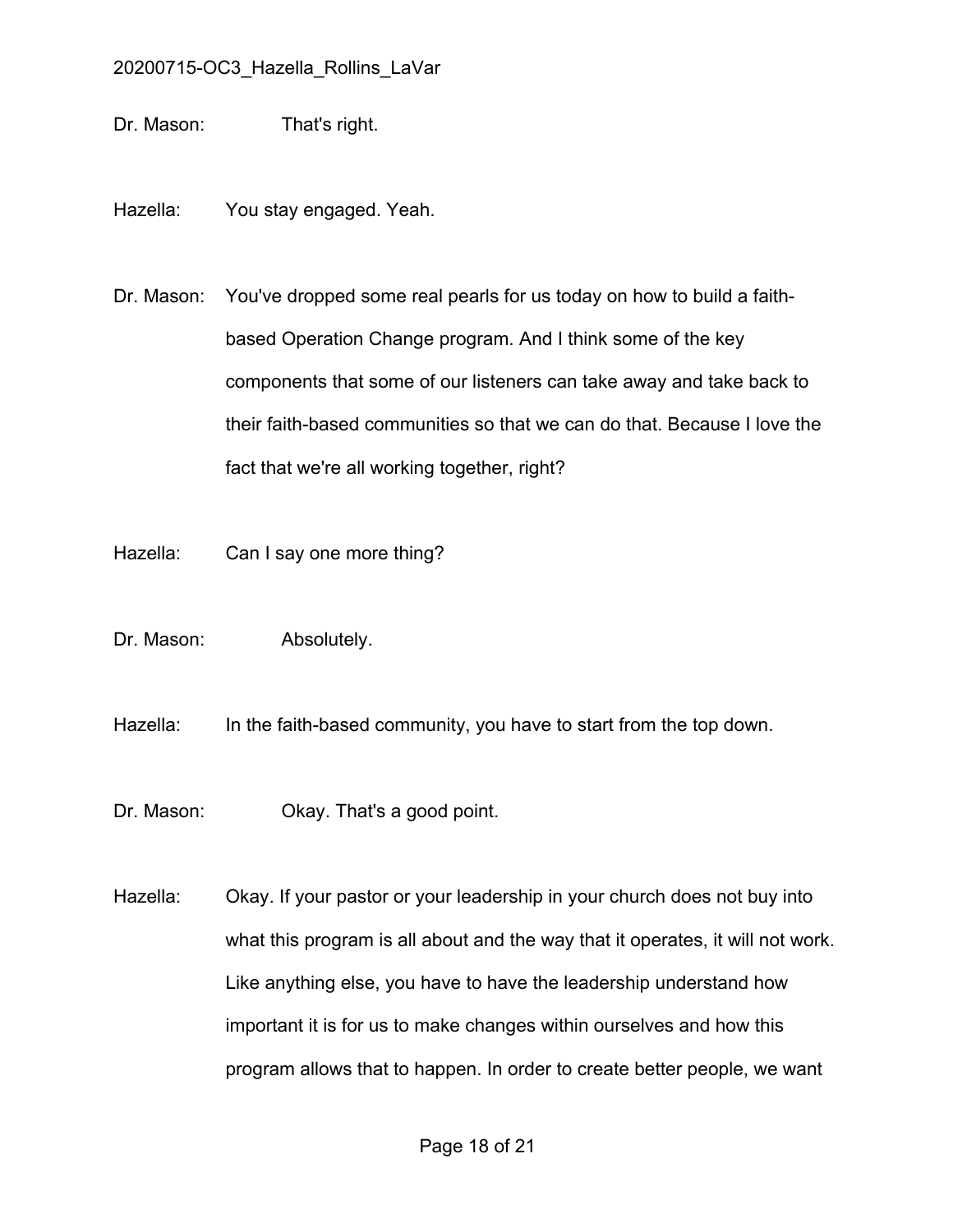to be stronger. We want to be more cohesive within our community and stop the infighting that goes on that keeps us in the positions that we are. The strength and power is there within us. We just need to be able to galvanize the community. Those that are marginalized, pull them into the fold and empower them with information, with hope and know that they can become better mind, body, and spirit, all pulled together.

Dr. Mason: I love that. Maybe I'm stepping out on a limb here, but maybe there are other faith-based individuals who might want to come and see your program, introduce their leadership to it by having them come and take a visit or come and talk to you guys at Grace so that they could see it in action.

Hazella: I would personally be delighted.

- Dr. Mason: Okay, good.
- Hazella: To speak to anyone who is interested. So this is an all-call.
- Dr. Mason: There we go. There we go. The doors of the church are open.
- Hazella: My contact information, I'm sure you'll give and they're more than welcome to call on me. I'm happy to go wherever it is that I'm needed.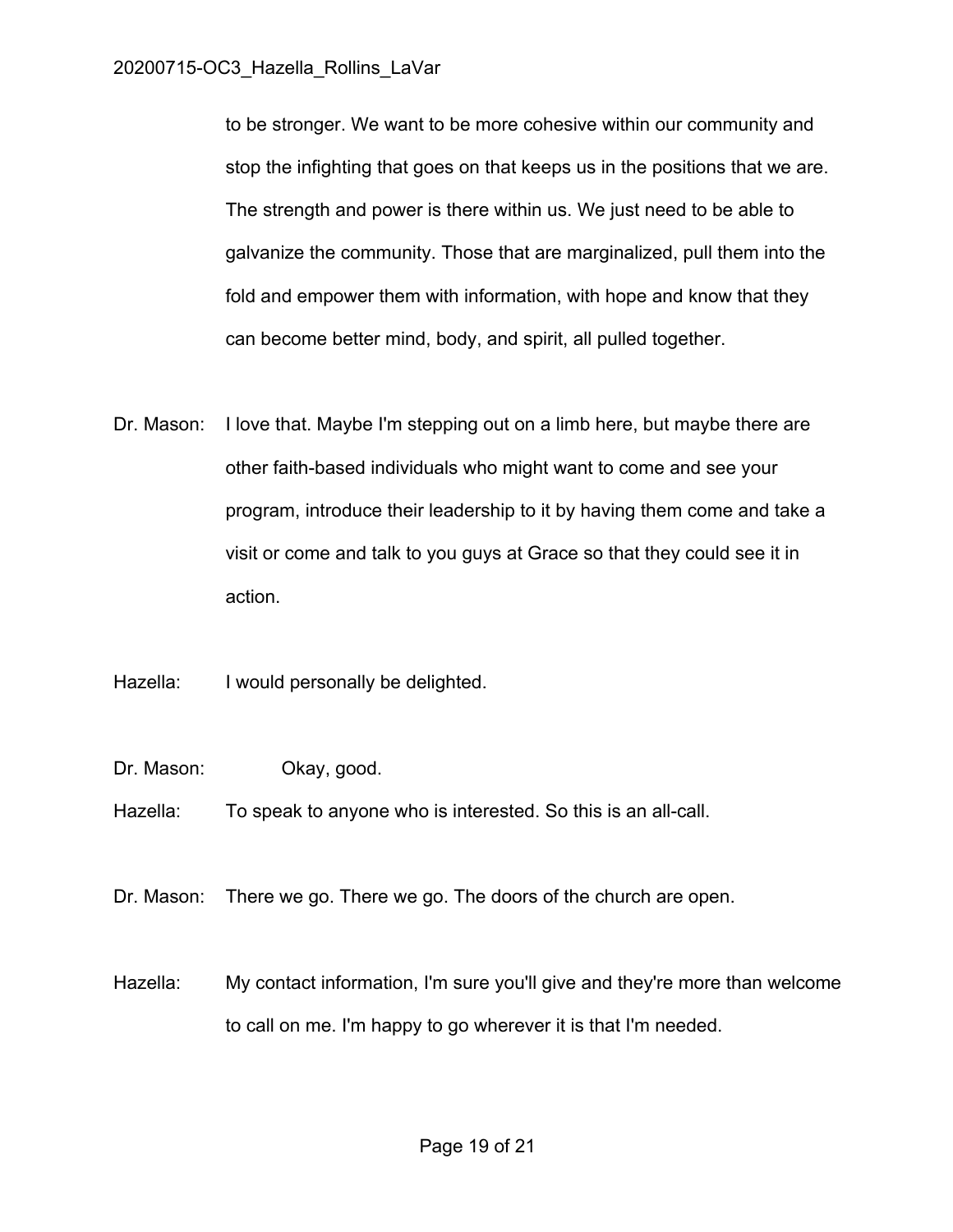Dr. Mason: Exactly. They will benefit from hearing your experiences, even in building the role of leadership and getting it onboard.

Hazella: That's right. That's very an important part.

Dr. Mason: That's the key.

Hazella: Is to pull together the right team, the right leadership.

Dr. Mason: Exactly. Get the yes from the top. Well, Ms. Rollins LaVar, thank you so much for sharing with us today. We've just learned so much and we're hoping, and we know that people are inspired and want to go back and do this in their own faith-based community.

Hazella: I certainly hope so.

Dr. Mason: You've done that, we did it. Okay. And we would like to thank our listeners for tuning into another Health Disparities Podcast. Join us again at movementislifecaucus.com or you can subscribe to the podcast at iTunes, Google, Spotify, and Stitcher. New episodes are posted every two weeks. So, please look out for our special series featuring thought leaders such as Ms. Rollins LaVar from our partner organizations. Again, these are our leaders who are looking to decrease healthcare disparities, increase